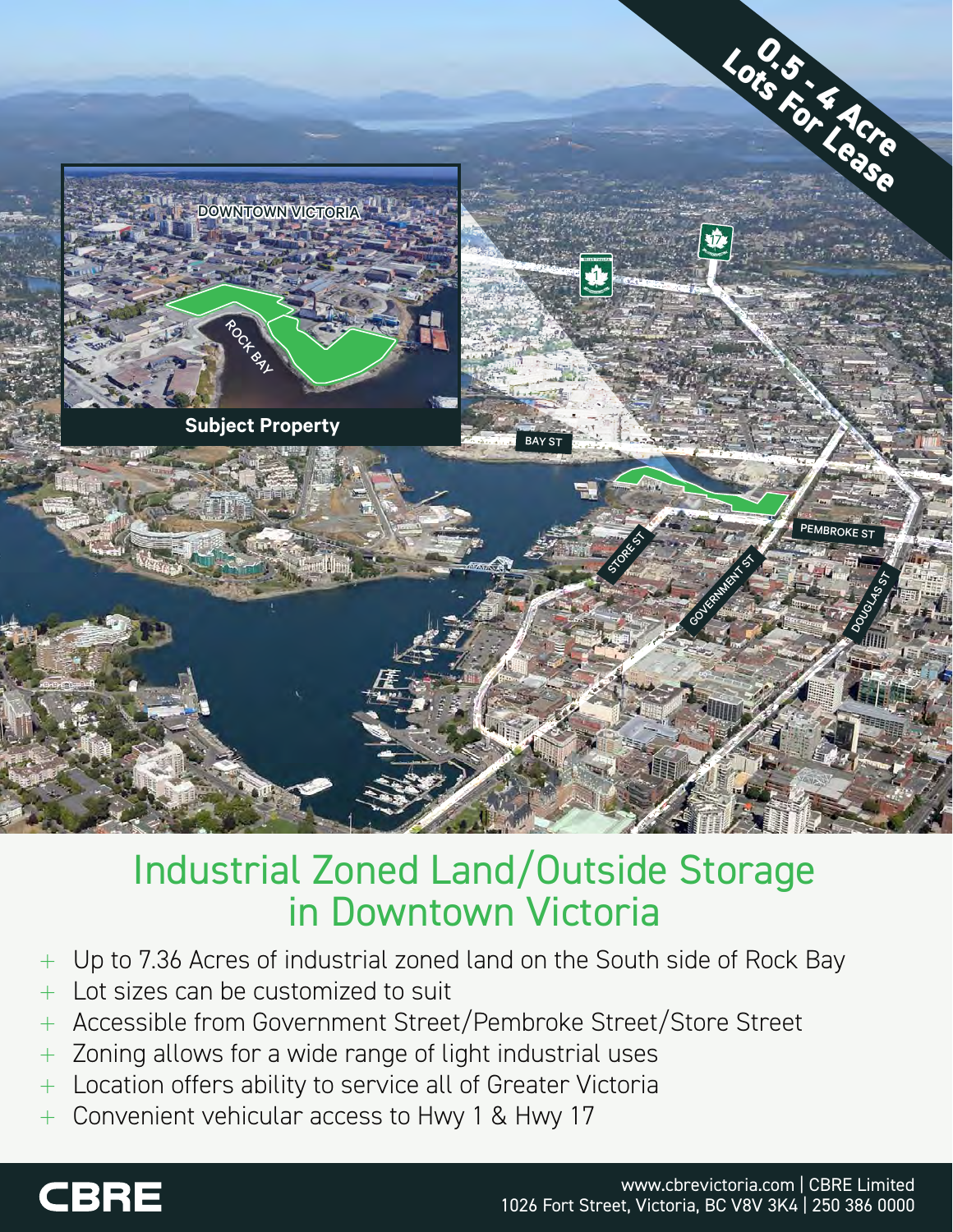# A rare opportunity to lease industrial land in Downtown Victoria...

CBRE Victoria is pleased to present the opportunity to lease industrial land on the South side of the Rock Bay area in Victoria's city core. The location offers the rare ability to conveniently service all of Greater Victoria, with easy vehicular access to the Trans Canada Highway (#1), and the Patricia Bay Highway (#17). Lots are available from 0.5 - 4 Acres, offering a wide range of light industrial usage. Custom lot sizes may also be considered.

Legal Addresses: 512 Pembroke Street, 2122 Government Street, 2140 Store Street | Victoria, BC

| Area 1 | • Approximately 37,000 Sq. Ft. (0.85 Acres)<br>Accessible via entrance on Government St<br>$\bullet$<br>$\bullet$ M-2/M-2G Zoning |
|--------|-----------------------------------------------------------------------------------------------------------------------------------|
|        | Area 2 • Approximately 27,500 Sq. Ft. (0.65 Acres)<br>Accessible via entrance on Government St<br>$\bullet$ M-2/M-2G Zoning       |
|        | <b>Area 3</b> • Approximately $34,500$ Sq. Ft. (0.80 Acres)<br>Accessible via entrance on Pembroke St<br>• $M-2/M-2G/M-3$ Zoning  |
|        | Area 4 • Approximately 80,000 Sq. Ft. (1.85 Acres)                                                                                |

- Accessible via entrance on Store St
- M-3 Zoning

### Availability: July 1st, 2022

# Zoning

#### Zone Codes:

M-2 Light Industrial District M-2G Government Street Light Industrial M-3 Heavy Industrial District

#### Subject Property Allows for a Wide Range Of Uses, Contact Agents to Discuss Your Specific Requirements.

\*Lot sizes can be customized to suit

## Lease Rate: Contact Listing Agents **Access Points**